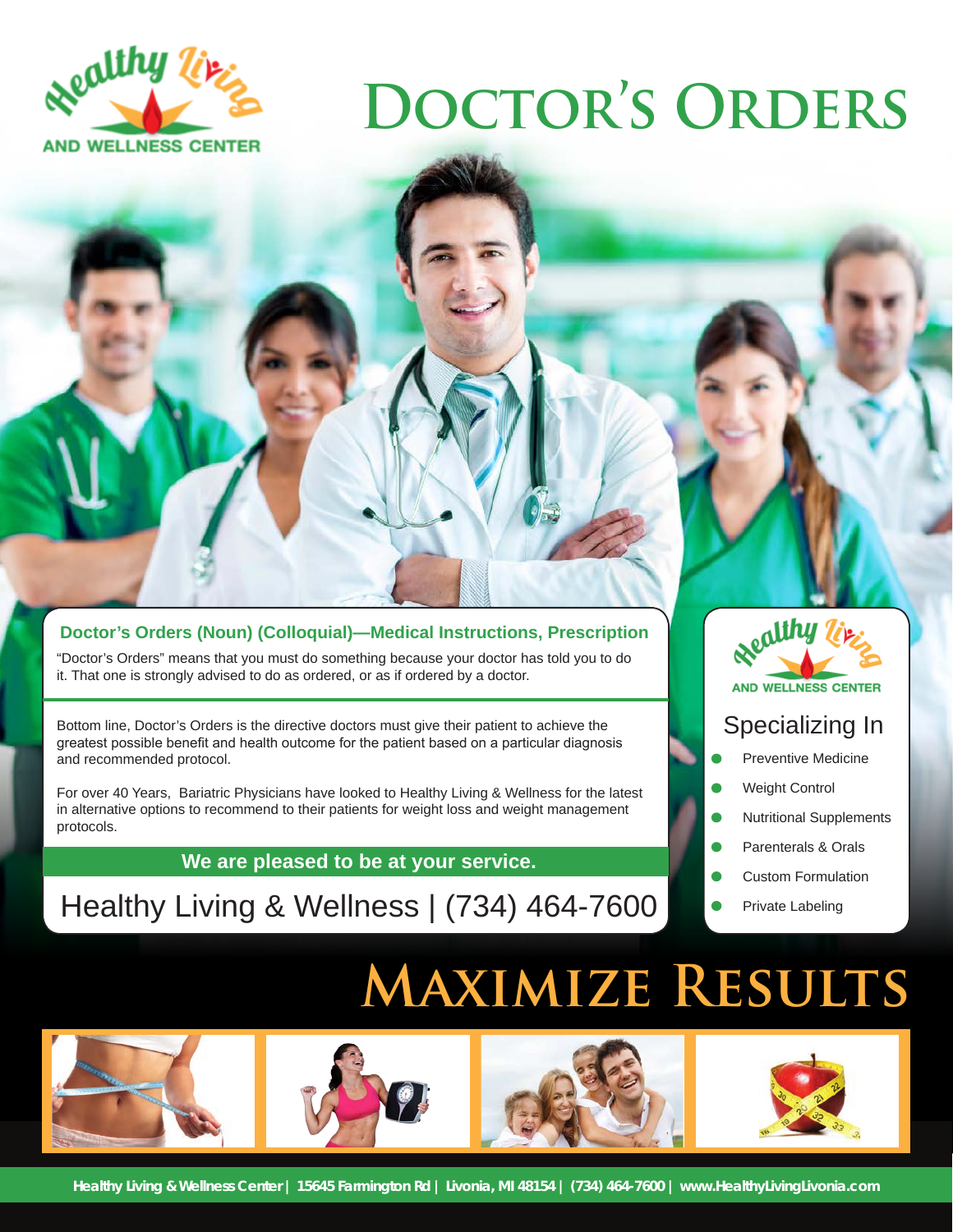# **Pharmaceutical Grade Formulations**

## **DIUCAPS™**



### **Other**

- Natural alternative to phentermine
- Non script

**D.N.S™**

 • Vitamins • Minerals • Amino Acids • Trace Minerals

• Bundle with ProTrim

## **Key Ingredients**

- L-phenylalnine (amino acid) Pyridocine (Vitamin B6)
- Vitamin C

## **How it works**

- Controls appetite
- Regulates mood
- Enhances mental Focus • Inhibits binging
- Controls head hunger

**Key Ingredients** • Vandadyl sulfate • Mormodica Chirantia • Gymnema Sylvestre • Chromium **How it works** • Regulates blood sugar • Mobilizes fat • Curbs cravings

**Key Ingredients** 90% bio-available absorbtion • Pyridoxine (Vitamin B6) • Vitamin B12 • Folic Acid

 • Promotes glucose metabolism • Abolishes taste of sugar

• Metabolizes fats & carbohydrates

- 
- Non stimulant Non controlled (no record keeping)

# **BE-THIN™**



### **How it works**

 • Appetite control • Sugar energy & Stamina boost • Accelerates fat loss/fat burner • Boosts mental focus • Maintains lean body mass

 • Lipotropic nutrients • Methylcobalamin (B12) • Acetyl I-carnitine • L-Arginine • Betaine

**Key Ingredients**

 • Bioperine • Chromium (PN) **How it works** • Accelerates Fat Loss

• 60% HCA (Garcinia Cambogia)

• Suppresses Appetite<br>• Blocks absorption of fats & carbs

 • Proprietary blend Green coffee bean, African mango, raspberry ketones • Bundle with Lipotropic Injects



• Nutrilean • ChomeMate • D.N.S

 **Other**

of injections

phobic patients

• Compliments, enhances any weight loss program

# **LIPO-BC™**



- - Transports fat out of the body
	-
	- function
	-
- Choline • Inositol • Biotin

**Key Ingredients**

- Vitamin C
- B-Vitamins

### **How it works**

- Increases metabolism to burn fat
- Prohibits fat build up in the liver
- Detoxifies and improves liver
- Boosts Energy

## **Forslean<sup>™</sup> Mode Of Action**

**FORSKOLIN Adenylate Cyclase Enzyme Protein Kinase Active form of hormone sensitive lipase Breakdown of Triglycerides in adipose tissues Release of fatty acids from body adipose tissues L** Stimulates I Increa **Activates**  $F$ acilitates Promotes

These statements have not been evaluated by the Food and Drug Administration This product is not intended to diagnose, treat, prevent, or cure any disease.

- **How it works**
	-
	-
	-
	-
- Suppresses appetite
- **Bundle with:**
- BioCitrin ChromeMate D.N.S

**PROTRIM™**

• Maximizes and boosts benefits

• Alternative to shots for needle



### **Key Ingredients** • CMC (carboxymethylcellulose)

- Chromium
- Vitamins/minerals

### **How it works**

- Quick fill bulking agent • Expands up to 7 times volume
- Creates a feeling of fullness
- Inhabits appetite
	- Increases metabolism
	- Curbs cravings
- 
- Uses as alternative to prescription appetite control drugs
- Bundle with DIUCAPS for dual approach (head & stomach)

**Other** 

# **NUTRILEAN™**



**How it works** • Increase energy • Mild diuretic, water retention

**RODEX FORTE w/TRT™**

**Other health enhancements to the formula:**

# **Key Ingredients**

- Forslean (coleus forskolin)
- Acetyl L-Carnitine • Dexpanthenol
- 

### • Promotes lean body mass

- Mobilizes fat stores
- Increases metabolism
- Increases ATP
- Boosts utilization of fat as fuel
- Increases stamina, mental focus

**BIO-CITRIN™**



**Other**